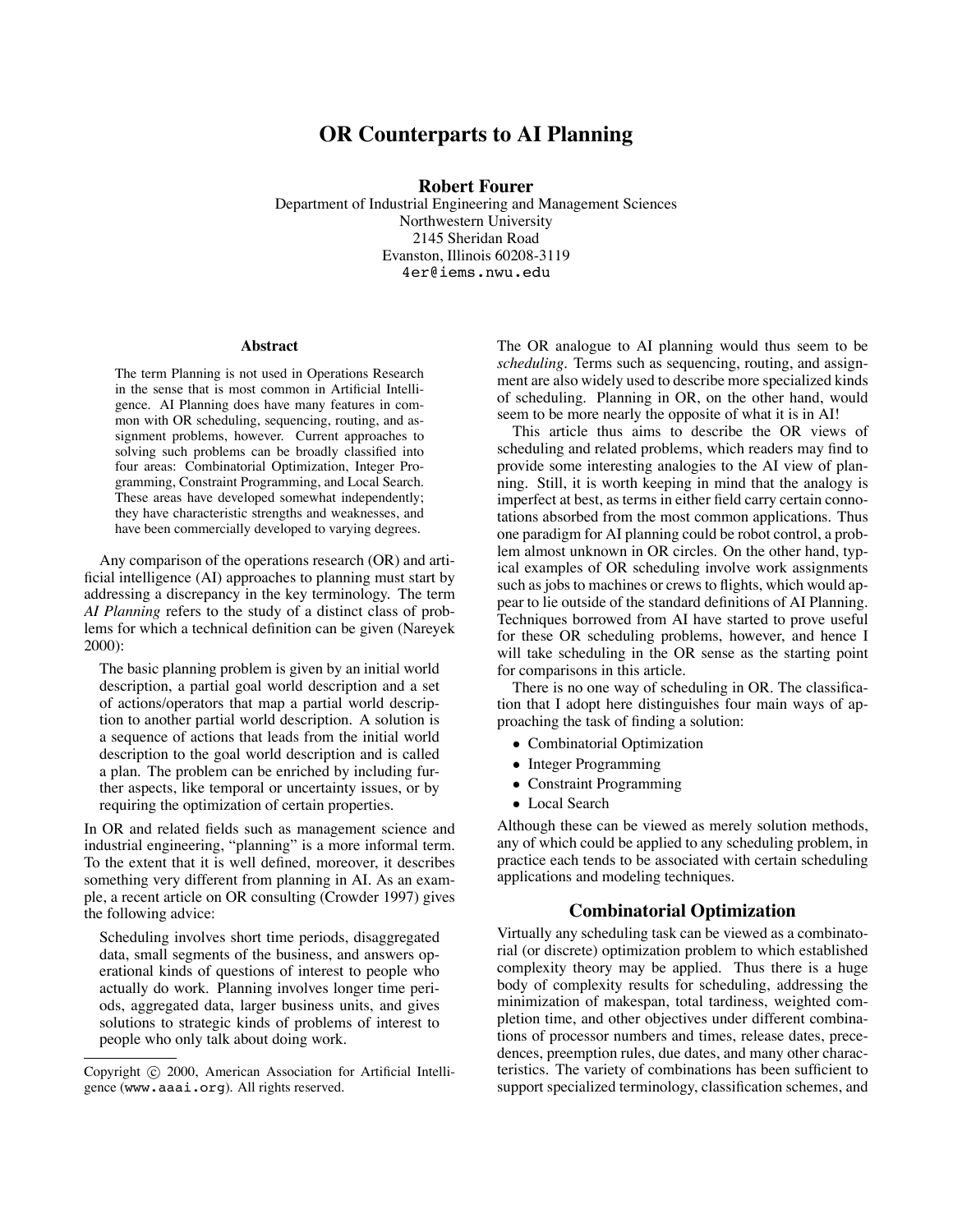even software for keeping track of known results (Lageweg *et al.* 1982, Brucker and Knust 2000). The technical literature on the subject began as theoretical computer science but has long been based mainly in OR-related publications.

As in other areas of combinatorial optimization, the core of the effort has been to divide problems into those that can be solved with polynomially-bounded work and those that can be proved to be NP-hard. There is also a concern with reducing the size of bounds on the worst-case effort of optimal algorithms (for polynomial problems) and heuristics (for HP-hard problems).

Problems of practical interest tend to involve many kinds of complications specific to the situation at hand. As a result, practical scheduling problems often fail to precisely match any of those that have been studied mathematically. Practical combinatorial optimization for scheduling tends to be more of an empirical science, based on the creation of iterative schemes that work well for given applications. Evaluation of these schemes naturally focuses more on their average behavior than on the worst case, while the role of theory is to establish which subproblems are amenable to being solved or approximated efficiently. Little can be said about these schemes in general terms, however, as their design and implementation tends to be highly problem-specific.

## **Integer Programming**

Virtually any combinatorial optimization problem  $-$  hence any scheduling problem  $-$  can be written as a minimization or maximization of integer decision variables, subject to linear equalities and inequalities in the variables. Problems of this latter sort are known as *integer programs,* or as *mixed integer programs* or *MIPs* when additional continuous decision variables are also employed.

#### **Branch-and-Bound**

Powerful general-purpose MIP solvers have been refined over several decades, and are capable of solving problems in thousands of integer variables. They employ a kind of divide-and-conquer strategy that builds a tree of progressively more restricted problems, terminating with specific solutions at the leaf nodes. The potentially exponential work of searching the whole tree is greatly reduced through analysis of the relatively easy *linear program* that results upon relaxing the integrality requirement for each node's restricted problem. (The linear program's solution can be further speeded up by starting from the solution of its parent's relaxation.) The relaxation's solution at a node sometimes turns out to be all-integer, and in other cases provides a bound that is worse than some all-integer solution already found; in either case, the tree can be "pruned" at that point.

A *branch-and-bound* strategy of this kind can be refined through heuristic node and branch selection strategies for building the tree and through simplifications of the restricted problems at the nodes. Often these operations can make further use of information provided by the solution of the linear programming relaxation. Upper and lower bounds on the optimal objective value can also be maintained, and the gap between them shrinks as the search proceeds.

The integer programming approach has the appeal of using off-the-shelf software for formulating and solving. Consider for example the just-in-time sequencing problem (Jordan and Drexl 1995) in which jobs  $j \in \mathcal{J}$  have processing times  $p_i$  and must be completed by due dates  $d_i$ , but incur an earliness penalty *e<sup>j</sup>* for each day that they are completed early. Processing job *i* immediately after job *j* incurs both a setup penalty  $s_{ij}$  and a setup delay  $t_{ij}$ . The problem of choosing a job order that minimizes total penalty can be formulated as a mixed integer program in terms of two groups of variables:

- Continuous variables  $U_j$  are the completion times of the jobs  $j \in \mathcal{J}$ .
- Integer variables  $V_{ij}$  are 1 if job  $j$  immediately follows job *i*, and zero otherwise, for all  $i \in \mathcal{J}$  and *j* ∈ *J* with *i*  $\neq$  *j*.

The objective and constraints can then be written as:

Min 
$$
\sum_{j \in \mathcal{J}} e_j (d_j - U_j) +
$$

$$
\sum_{i \in \mathcal{J}} \sum_{j \in \mathcal{J}: i \neq j} s_{ij} V_{ij}
$$
  
Subject 
$$
\sum_{i \in \mathcal{J}} V_{ij} = 1, \qquad j \in \mathcal{J}
$$

$$
\sum_{i \in \mathcal{J}} V_{ji} = 1, \qquad j \in \mathcal{J}
$$

$$
U_i + t_{ij} + p_j \le U_j + B(1 - V_{ij}),
$$

$$
i \in \mathcal{J}, j \in \mathcal{J}: i \neq j
$$

$$
0 \le U_j \le d_j, \qquad j \in \mathcal{J}
$$

$$
V_{ij} \in \{0, 1\}, \qquad i \in \mathcal{J}, j \in \mathcal{J}: i \neq j
$$

The constant  $B$  must be chosen sufficiently large to make the constraint in which it appears non-binding when  $V_{ij} = 0$ . (We should also be more precise in the formulation's handling of the beginning and end of the job sequence, but in the interest of simplicity we have omitted the details here and in subsequent related examples.)

The use of integer programming has been further promoted by the availability of modeling languages that encourage experimentation with alternative formulations. Currently the most popular among these are the *algebraic modeling languages* (Kuip 1993) that permit MIP formulations to be expressed in a common and natural mathematical form. Here is the model above, for example, in the AMPL language (Fourer, Gay and Kernighan 1990, 1993):

```
set J;
param d {J};
param e {J};
param p {J};
param s \{J,J\};
param t \{J,J\};
var U \{j \in J\} >= 0, <= d[j];
var V \{i \in J, j \in J: i \leq j\} binary;
param B;
minimize Total_Penalty:
   sum {j in J} e[j] * (d[j] - U[j]) +
   sum {i in J}
      sum {j in J: i <> j} s[i,j] * V[i,j];
```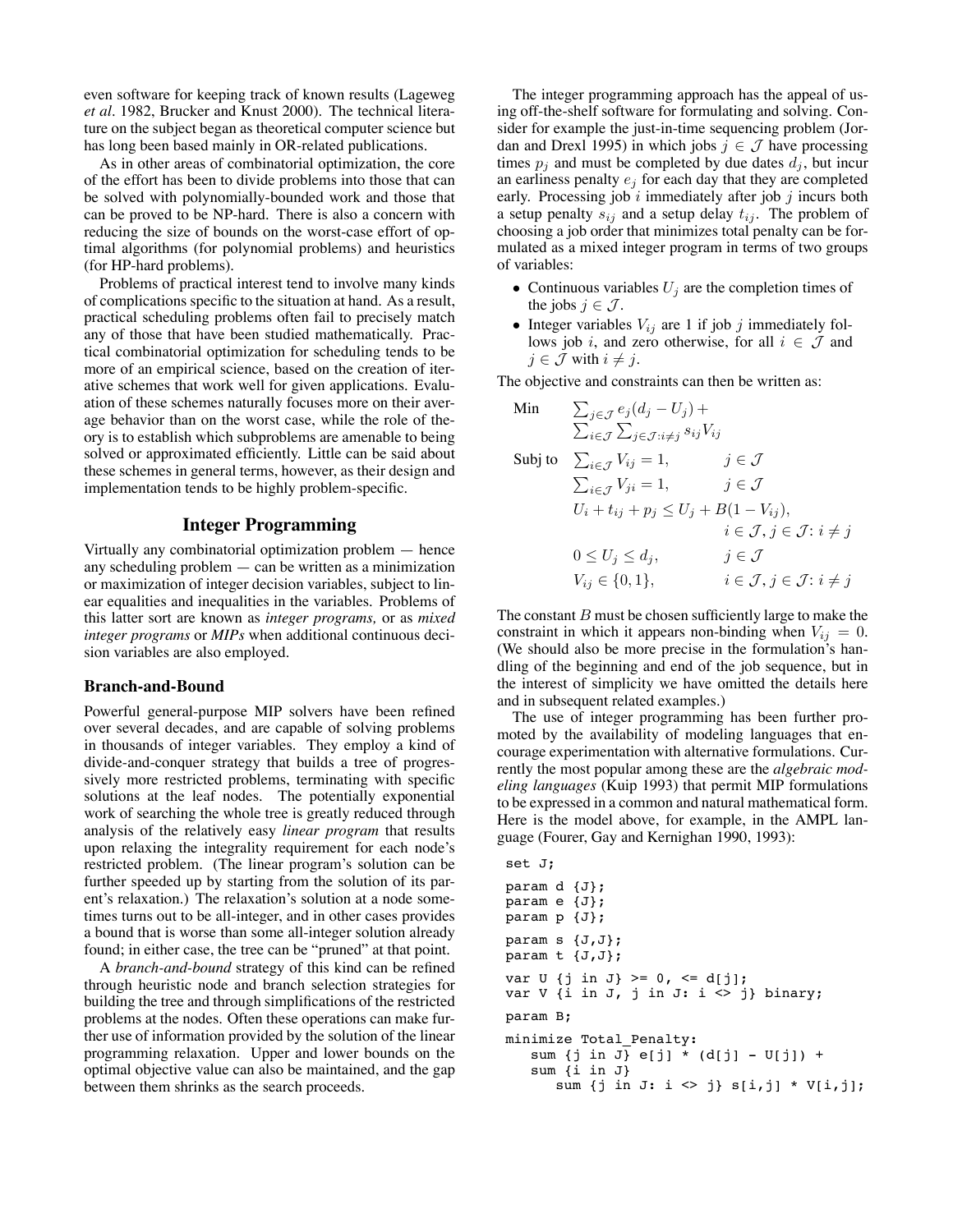```
subj to OneBefore {j in J}:
   sum \{i \text{ in } J\} V[i,j] = 1;subj to OneAfter {j in J}:
   sum \{i \in J\} V[j,i] = 1;subj to NoOverlap {i in J, j in J: i \langle j}:
   U[i] + t[i,j] + p[j]
     \le U[j] + B * (1 - V[i,j]);
```
More mnemonic names for parameters and variables could be used if desired. A particular instance of this model would be created by processing it along with specific values for the declared set and parameters.

The key feature of modeling languages is their ability to declare models and data without giving any procedural description of how a solution is to be computed. Thus the optimization can be delegated to any of a variety of MIP solvers. Modeling languages are typically implemented within computing environments that provide support for managing models, data, and solutions. Procedural extensions for scripting series of solves and more elaborate iterative schemes are also available, but the underlying description of the models remains declarative.

The chief drawback of the integer programming approach is also seen in this example. Integer programming usually requires the construction of a formulation that is significantly different from the scheduling problem's original statement and that involves large numbers of additional variables and constraints. Worse yet, the performance of even the most sophisticated branch-and-bound implementations is highly sensitive to the formulation. Many simple and concise formulations turn out to require too large a search tree to be practical.

The construction of "good" formulations is something of an art, often involving the addition of complex classes of redundant constraints that make the formulation more suitable for branch-and-bound, though they leave the optimal value of the integer program unchanged. Constraints that reduce the number of optimal solutions by "breaking symmetries" are often effective in curtailing fruitless searching. Other added constraints lead to tighter bounds from the relaxations, permitting more of the search tree to be pruned. These latter constraints are known as *cuts* because they cut off some of the fractional solutions of the relaxed problems. In addition to the problem-specific cuts introduced by clever modelers, good branch-and-bound implementations automatically generate cuts of various kinds.

#### **Branch-and-Price**

Even those integer programming formulations that would seem to have an impossibly large number of variables can be handled if the variables have some regular pattern.

As an example, consider the problem of scheduling workers over a series of  $T$  days so that at least  $d_t$  worker-hours are scheduled on each day *t*. This could be formulated in terms of variables  $X_{it}$  representing the number of hours that person *i* works on day *t*, with constraints to ensure that suf ficient worker-hours are scheduled each day and that each worker's schedule meets certain contract requirements. If the requirements are the same for all workers, however, then

this leads to a highly symmetric formulation that is hard to solve.

Instead, suppose we begin by listing all contractually acceptable work plans. We can let *ajt*, say, represent the number of hours that a person assigned to work plan *j* will put in on day *t*. Then the variables are simply the numbers of people  $Y_j$  that are assigned to follow work plan *j*. If the total pay for work plan  $j$  is  $c_j$ , then the scheduler's problem can be written as

Min 
$$
\sum_{j \in \mathcal{J}} c_j Y_j
$$
  
Subject 
$$
\sum_{j \in \mathcal{J}} a_{jt} Y_j \ge d_t, \quad t = 1, ..., T
$$

$$
Y_j \in \{0, 1, 2, 3, ... \}, \quad j \in \mathcal{J}
$$

Unless the contract rules are highly restrictive, however, the size of the set  $\mathcal J$  is likely to grow exponentially with the number of days, producing far too many variables to permit this formulation to be used directly.

To deal with this situation, the branch-and-bound process can be initiated with only a subset of work plans. Additional useful work plans can be generated as the search proceeds, by solving a pattern-generating subproblem at some of the nodes; in fact this subproblem can itself be formulated as a combinatorial optimization problem, in which the variables  $Z_t$  are the numbers of hours to be worked on day *t* in the plan to be added, and the constraints enforce the contract rules. The objective for this subproblem is properly expressed in terms of the "dual prices" generated in solving the restricted linear programming relaxations at the branchand-bound nodes, leading the overall scheme to be known as *branch-and-price*. Space does not permit a discussion of the details, which become quite complex for practical situations such as the scheduling of airline crews.

#### **Branch-and-Cut**

A similar approach can be taken in cases where the number of constraints is too large to handle.

An example is provided by the simple routing problem known as the "traveling salesman" problem. Given *m* cities and distances  $d_{ij}$  between all pairs of cities *i* and *j*, a "tour" of all the cities is desired such that the total distance traveled is as small as possible. We can define variables  $X_{ij}$ ,  $i < j$ , to be 1 if the tour goes directly between cities *i* and *j*, and 0 otherwise. Then the total cost is the sum of the terms  $d_{ij}X_{ij}$ ; for the constraints we need only say that the tour goes directly between each city and exactly two other cities, and that the solution cannot contain a "subtour" on any subset of cities:

Min 
$$
\sum_{i=1}^{m} \sum_{j=i+1}^{m} d_{ij} X_{ij}
$$
  
Subject 
$$
\sum_{i=1}^{k-1} X_{ik} + \sum_{j=k+1}^{m} X_{kj} = 2,
$$

$$
k = 1, ..., m
$$

$$
\sum_{i \in S} \sum_{j \in S: i \neq j} X_{ij} \leq |\mathcal{S}| - 1,
$$

$$
\mathcal{S} \subset \{1, ..., m\} \text{ with } 3 \leq |\mathcal{S}| \leq m/2
$$

The idea of the "subtour elimination" constraints is that a solution cannot contain a subtour on some subset  $S$  of cities if it involves links between fewer than  $|S|$  pairs of cities in S. The number of these constraints clearly grows exponentially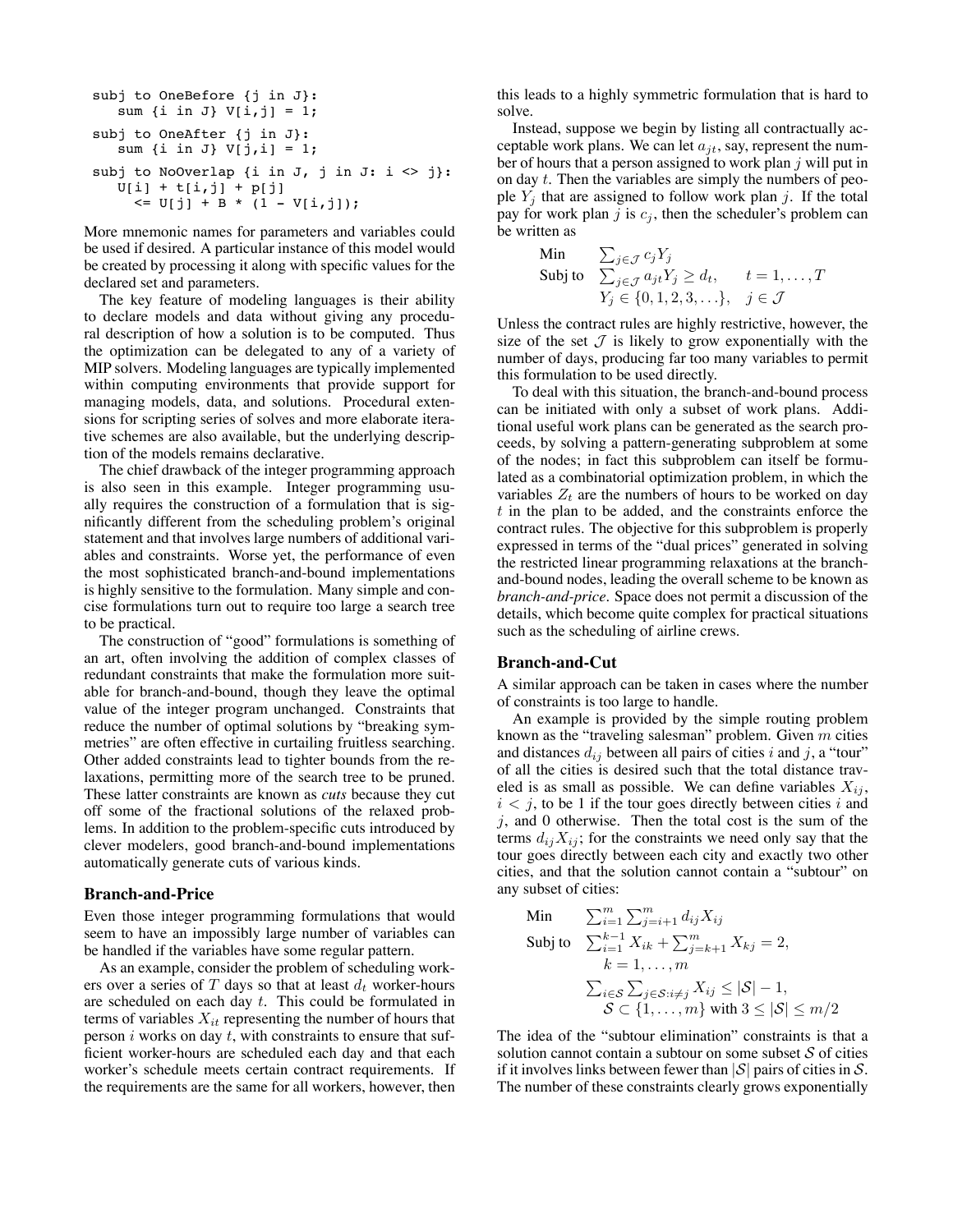with the size of  $S$ , however, and hence is impossibly large for all but the smallest problems.

Again, the problem of exponential growth in the formulation can be handled by a strategy of incremental generation  $-$  this time, of constraints. Basically, we start by attempting to solve the integer program without the subtour elimination constraints. But whenever we encounter a solution that contains a subtour, we add the constraint that eliminates that subtour. Experience suggests that the number of constraints that need to be added in this way grows at a much more reasonable rate than the total number of subtour elimination constraints.

The same ideas can be used to incrementally generate cuts that are redundant for the integer programming formulation but that are advantageous to branch-and-bound as explained previously. Hence this approach is known as *branch-andcut*. Studies of the traveling salesman problem have uncovered intricate cut structures that permit branch-and-cut to solve problems in thousands of cities (Applegate, Bixby, Chvatal and Cook, 1998). For practical purposes, however, the interest is in more complicated routing problems to which this approach can be applied. If we replace "cities" by "jobs" and interpret  $d_{ij}$  as the setup time between jobs, moreover, then the same formulation is seen to apply to some kinds of machine scheduling.

# **Constraint Programming**

Enumerative search methods were developed independently in the AI community, initially for solving problems in which the variables take only true-false values and are connected into constraints by logical operators (such as "or" and "not"). The extent of the search can be reduced in this case by applying certain methods of "resolution" that can be viewed as analogues to cut generation in branch-and-bound. (There is no analogue for the idea of a bound, however.) Extensions of this approach to more complex kinds of variables and constraints has produced a variety of *constraint programming* languages and systems.

From an OR standpoint, the significance of constraint programming lies in permitting enumerative search to be applied to more natural formulations of combinatorial problems. A typical constraint programming formulation of the preceding sequencing model, for example, would replace the zero-one variables  $V_{ij}$  by "job-valued" variables  $W_k$ , such that  $W_k$  represents the job that is  $k$ th in the job sequence:

$$
\text{Min} \qquad \sum_{j \in \mathcal{J}} e_j (d_j - U_j) + \sum_{k=1}^{|\mathcal{J}|} s_{W_k, W_{k+1}}
$$

Subj to *all-different*<sub> $k \in \mathcal{I}$ </sub>  $W_k$ 

 $U_{W_k} = \min(d_{W_k}, U_{W_{k+1}} - p_{W_{k+1}} - t_{W_k, W_{k+1}})$  $k \in 1, \ldots, |\mathcal{J}|$  $W_k \in \mathcal{J}, \qquad k \in 1, \ldots, |\mathcal{J}|$ 

An expression such as  $U_{W_k}$  is read directly as "the completion time of the *k*th job." Such "variable in subscript" expressions permit the  $|\mathcal{J}|^2$  variables  $V_{ij}$  to be replaced by  $|\mathcal{J}|$ variables *Wk*, each having a larger domain. Linearity of the expressions is not required, permitting the constraint that relates production, setup, and completion times to be changed from an inequality (in the integer programming formulation) to an equality; this constraint now fully determines the  $U_j$  variables once the  $W_k$  variables have been enumerated. Finally, the *all-different* constraint replaces  $2|\mathcal{J}|$  individual constraints from the integer program.

A constraint programming solver builds a search tree for this problem directly, with branches restricting the solution to different cases as appropriate. Each restriction is "propagated" to further reduce the domains of the variables in descendant nodes; this is the main device for keeping the size of the search tree manageable. With a judicious choice of the order in which variables are restricted to yield nodes and branches, this approach can solve certain difficult scheduling problems significantly faster than branch-and-bound applied to an integer programming formulation.

The initial idea of constraint programming was to embed constraints into a full-featured programming language. More recently, however, the idea of an algebraic modeling language has been extended to formulations like the one above (Fourer 1998, Van Hentenryck 1999). Indeed, there has been considerable cross-fertilization between integer programming and constraint programming in recent years, at the levels of both solving and modeling. Chances are that they will become less distinct over time.

# **Local Search**

The enumerative search methods of integer and constraint programming are "global" in the sense that they are guaranteed to find the best of all possible schedules, sequences, or assignments, if only they can be run long enough. The major alternative is a "local" approach that finds progressively improved schedules by making incremental improvements of some kind. Although local search cannot offer strong guarantees of optimality, it has compensating advantages in various practical situations.

In its simplest form, local search requires an admissible solution (what would be called a "feasible" solution in integer programming) to start from, and a rule that defines for each such solution a collection of "neighboring" solutions that are also admissible. A step of the search then involves moving from one solution to a neighboring solution that has a better objective value. The search continues until it reaches a solution whose objective value is at least as good as any of its neighbors' values; at that point it has found a "locally optimal" solution.

In many sequencing problems, for example, jobs may miss their due dates, at the cost of incurring some penalty to the objective. (In fact the entire objective may be to minimize total tardiness.) Then any sequence of jobs may be a valid solution. The neighbors of a solution might be all those obtained by exchanging some pair of jobs in the sequence, or by moving some one job to a different place in the sequence. A similar analysis can be applied to the traveling salesman problem, but in that case it might make more sense to generate neighbors by replacing any two links  $i_1 \rightarrow i_2$ and  $j_1 \rightarrow j_2$  with  $i_1 \rightarrow j_1$  and  $i_2 \rightarrow j_2$ . In general, we would like the neighborhood rule to generate neighbors that have a good chance of giving better objective values.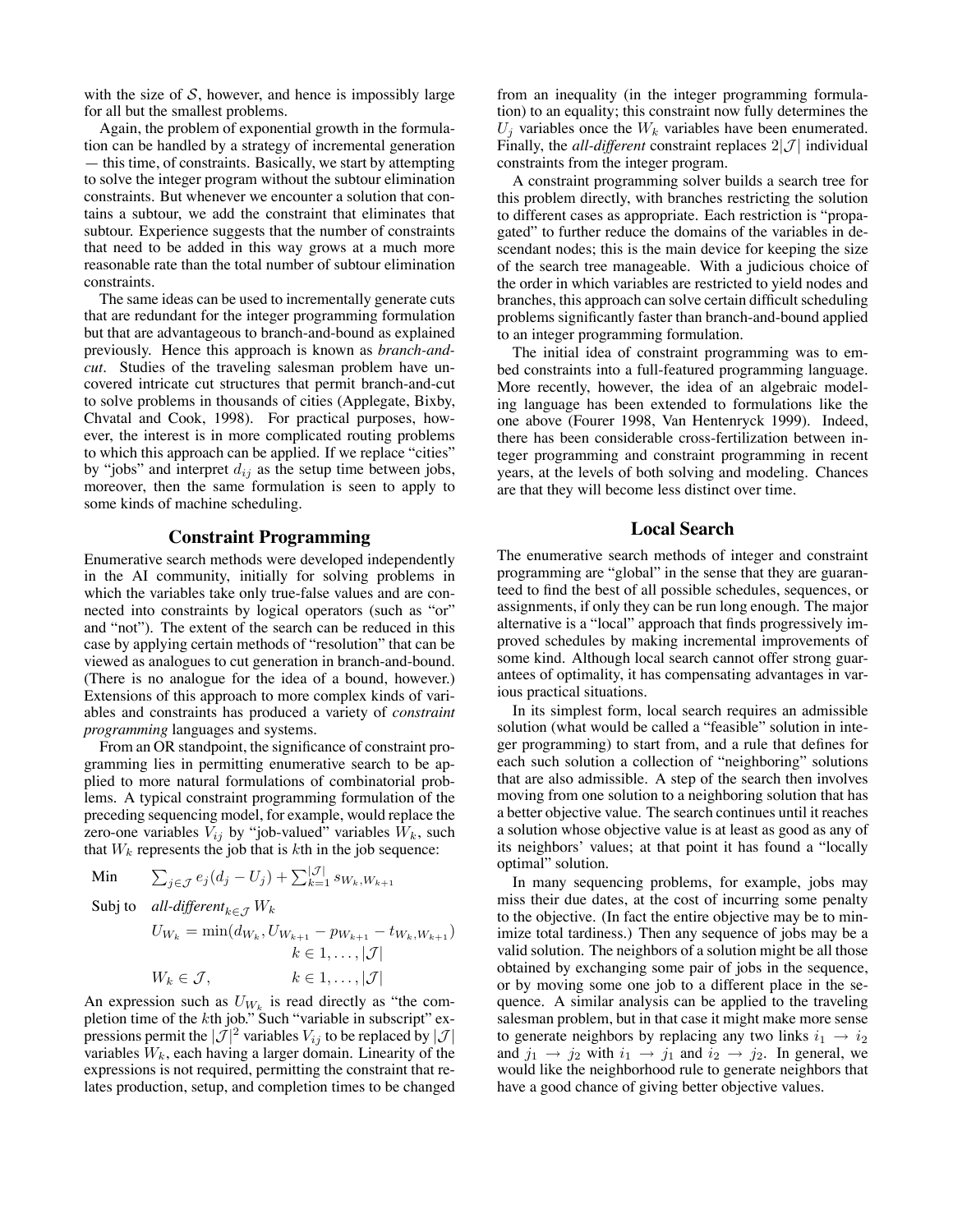Unfortunately, most scheduling problems have huge numbers of locally optimal solutions that are far from the global optimum. Even if local search is enhanced by choosing at each step the neighbor with the best objective value  $-$  a "greedy" algorithm  $-$  and by trying many starting solutions, results are often disappointing.

Practical local search methods must thus incorporate some device for getting away from local minimums. Indeed, local search methods are categorized according to the devices they use. *Simulated annealing* (van Laarhoven and Aarts 1987) allows occasional steps to solutions with worse objective values, according to a probability that is gradually reduced. *Tabu search* (Glover and Laguna 1997) also permits steps to inferior solutions, but promotes eventual progress by maintaining a list of recent solutions that may not be revisited. *Genetic algorithms* (Liepins and Hilliard, 1989) start with a set of valid solutions; at each step new solutions are constructed by combining parts from existing pairs of solutions, and some existing solutions are discarded, according to criteria that tend to promote the survival of the best solutions. Other local search methods of current interest include ant colony optimization, differential evolution, immune system methods, memetic algorithms, and scatter search (Corne, Dorigo and Glover 1999). Numerous refinements have enabled such methods to adapt more readily to varying circumstances and to deal with constraints.

Although a kind of asymptotic global optimality can be assured for some local search methods, as a practical matter these methods are used where circumstances do not require or permit a guarantee of optimality or a bound on the current solution's distance from optimality. They are particularly attractive where the form of the objective function or the set of valid solutions does not lend itself to the more analytical approaches previously described. Local search can also provide a way of computing good schedules quickly and with limited investment in sophisticated software. If a good starting solution is known, moreover, then the effort of local search focuses specifically on improving it.

Local search methods represent general approaches more than specific algorithms, however. Thus they typically require some amount of programming to be set up for specific problems. The construction of a good neighborhood rule may also be difficult. Individual steps do tend to be fast, but the number of steps can be very large, particularly as there are no bounds generated to give a stopping rule. Performance may be sensitive to the settings of parameters that govern, say, the composition of a tabu search list or the choice of solutions to be combined or discarded in a genetic algorithm; repeated trial runs may be necessary to develop good settings.

#### **Availability**

There is a long tradition of commercial integer programming software. To provide good performance on a range of problems, effective branch-and-bound implementations must offer a variety of carefully tuned options for preprocessing, node and branch selection, cut generation, and other operations. The best codes are thus developed over a period of years and are not easily reproduced; as a result, they tend to be expensive (Fourer 1999). Practical constraint programming software has similar characteristics, and appears to be developing commercially in a similar way.

All of the widely used modeling languages and systems are also commercial in nature. Typically they are usable for planning as well as scheduling and for many other optimization problems, via a diversity of features that have been developed over a long time. New languages are thus not readily introduced, and again the software tends to be expensive.

Combinatorial scheduling algorithms and scheduling applications of local search tend to be more specialized, but also more readily available as research codes at little or no cost. There is no one best source of information for these categories, but the software is not hard to track down by means of a Web search.

## **Acknowledgments**

This work has been supported in part by National Science Foundation grants DMI-9414487 and DMI-9800077 to Northwestern University.

# **References**

D. Applegate, R. Bixby, V. Chvatal and W. Cook, 1998. On the Solution of Traveling Salesman Problems, Documenta Mathematica Journal der Deutschen Mathematiker-Vereinigung, International Congress of Mathematicians, 645-656; www.keck.caam.rice.edu/ tsp/index.html.

P. Brucker and S. Knust, 2000. Complexity Results for Scheduling Problems, www.mathematik.uniosnabrueck.de/research/OR/class/.

D. Corne, M. Dorigo and F. Glover, eds., 1999. New Ideas in Optimization, McGraw-Hill.

H.P. Crowder, 1997. Seven Helpful Hints for OR/MS Consultants, OR/MS Today **24,** 1 (February).

R. Fourer, 1998. Extending a General-Purpose Algebraic Modeling Language to Combinatorial Optimization: A Logic Programming Approach. In D.L. Woodruff, ed., Advances in Computational and Stochastic Optimization, Logic Programming, and Heuristic Search: Interfaces in Computer Science and Operations Research, Kluwer Academic Publishers, Dordrecht, The Netherlands, 31-74.

R. Fourer, 1999. Software Survey: Linear Programming, OR/MS Today 26, 4 (August) 64-65; lionhrtpub.com/ orms/orms-8-99/survey.html.

R. Fourer, D.M. Gay and B.W. Kernighan, 1990. A Modeling Language for Mathematical Programming, Management Science 36, 519–554.

R. Fourer, D.M. Gay and B.W. Kernighan, 1993. AMPL: A Modeling Language for Mathematical Programming, Duxbury Press, Pacific Grove, CA.

F. Glover and M. Laguna, 1997. Tabu Search. Kluwer Academic Publishers.

C. Jordan and A. Drexl, 1995. A Comparison of Constraint and Mixed-Integer Programming Solvers for Batch